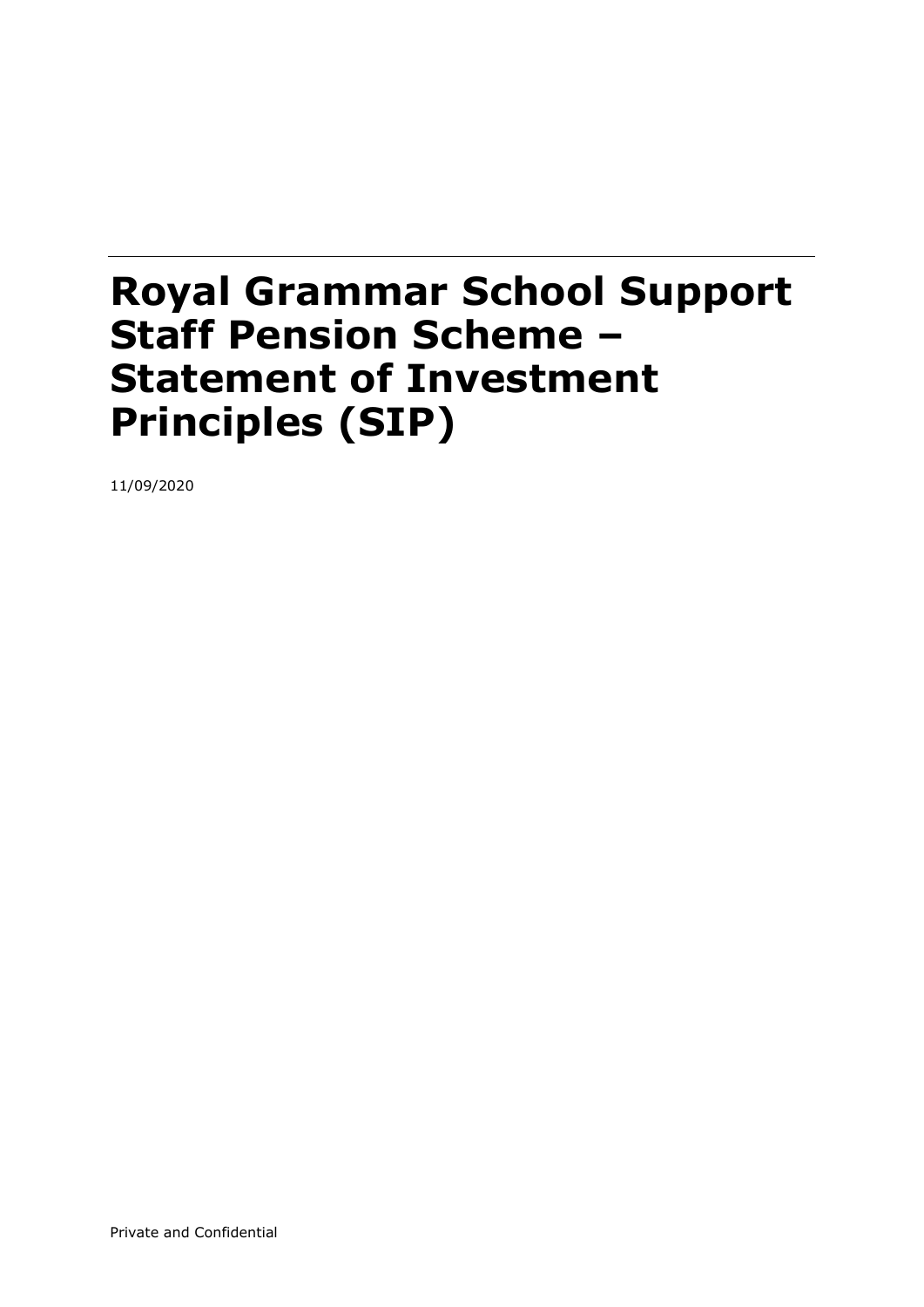# **Table of Contents**

| Environmental, Social and Governance (ESG) and Climate Change Risks  7 |
|------------------------------------------------------------------------|
|                                                                        |
|                                                                        |
|                                                                        |
|                                                                        |
|                                                                        |
|                                                                        |
|                                                                        |
|                                                                        |
|                                                                        |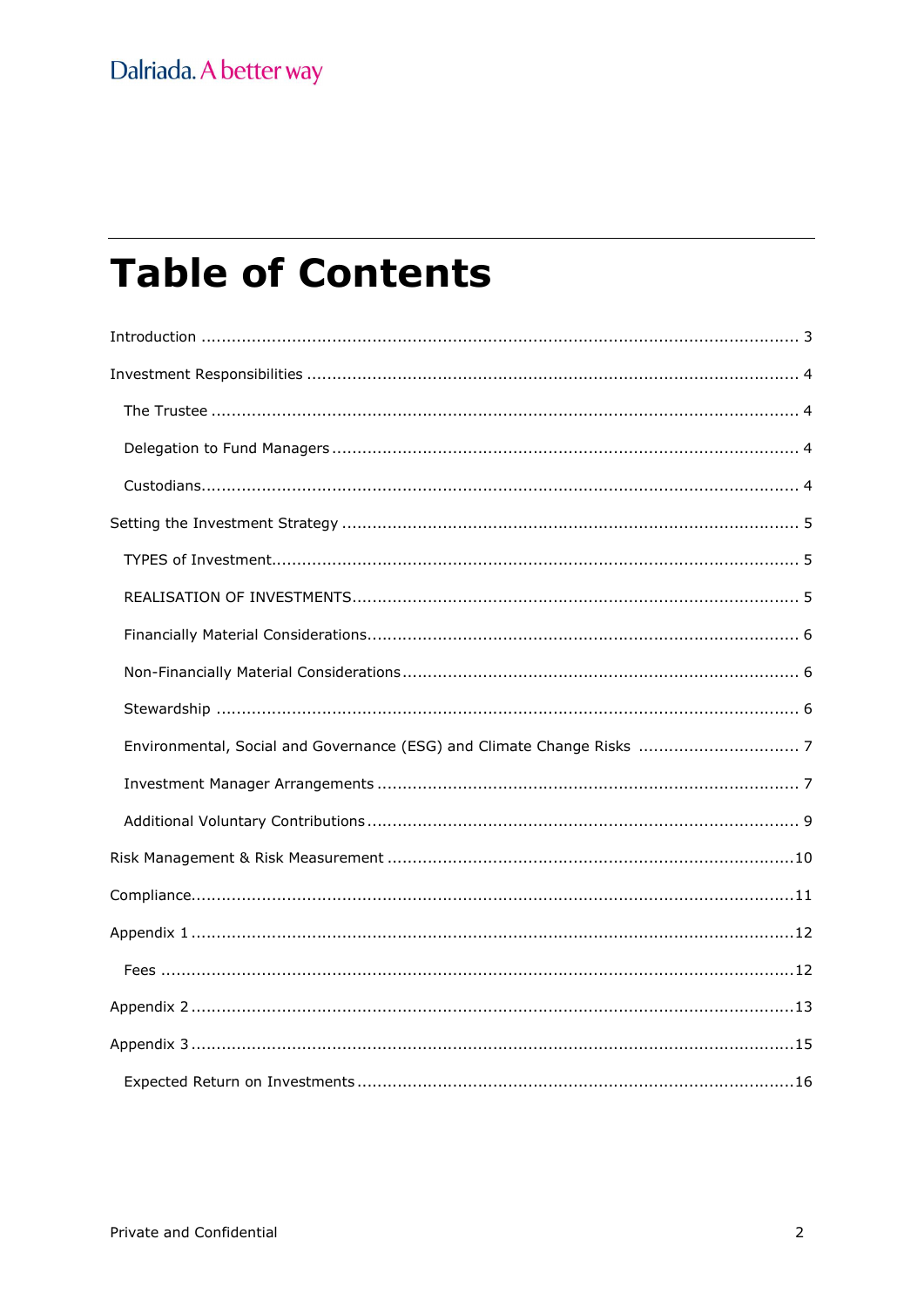# Introduction

This Statement of Investment Principles ("the Statement") has been prepared by the Trustee of the Royal Grammar School Support Staff Pension Scheme ("the Scheme"). It has been prepared to comply with Section 35 of the Pensions Act 1995 as amended by the Pensions Act 2004, and Regulation 2 of the Occupational Pension Schemes (Investment) Regulations 2005, as amended by subsequent regulations.

This Statement sets down the principles governing decisions about investments for the Scheme.

In preparing this statement, the Trustee has:

- Consulted with the principal sponsoring employer, Royal Grammar School registered charity ("the Company"), although responsibility for maintaining this Statement and setting investment policy rests solely with the Trustee.
- Obtained and considered written professional advice and recommendations from a suitably qualified individual, Steven Cattle, Senior Independent Financial Adviser of Explore Wealth Management. Steven Cattle is authorised and regulated by the Financial Conduct Authority ("FCA"). They have confirmed to the Trustee that they have the appropriate knowledge and experience to give the advice required by the Pensions Acts.

The Scheme is a defined contribution plan, wholly insured with Clerical Medical, part of the Lloyds Banking Group. All of the Scheme's assets are invested on the Clerical Medical platform, using the pooled funds available. The only Scheme assets held outside of Clerical Medical are those in the Trustee Bank Account, which is cash held on deposit by the trustees or managers pending payment to Clerical Medical or members of the scheme, to meet accrued liabilities, administrative expenses or any investments arising from voluntary contributions.

The Trustees' investment powers are set out in rule 2.4 of the Definitive Deed & Rules dated 25th of February 2008 and subsequent amending deeds. This statement is consistent with those powers and with the Scheme's governing documents.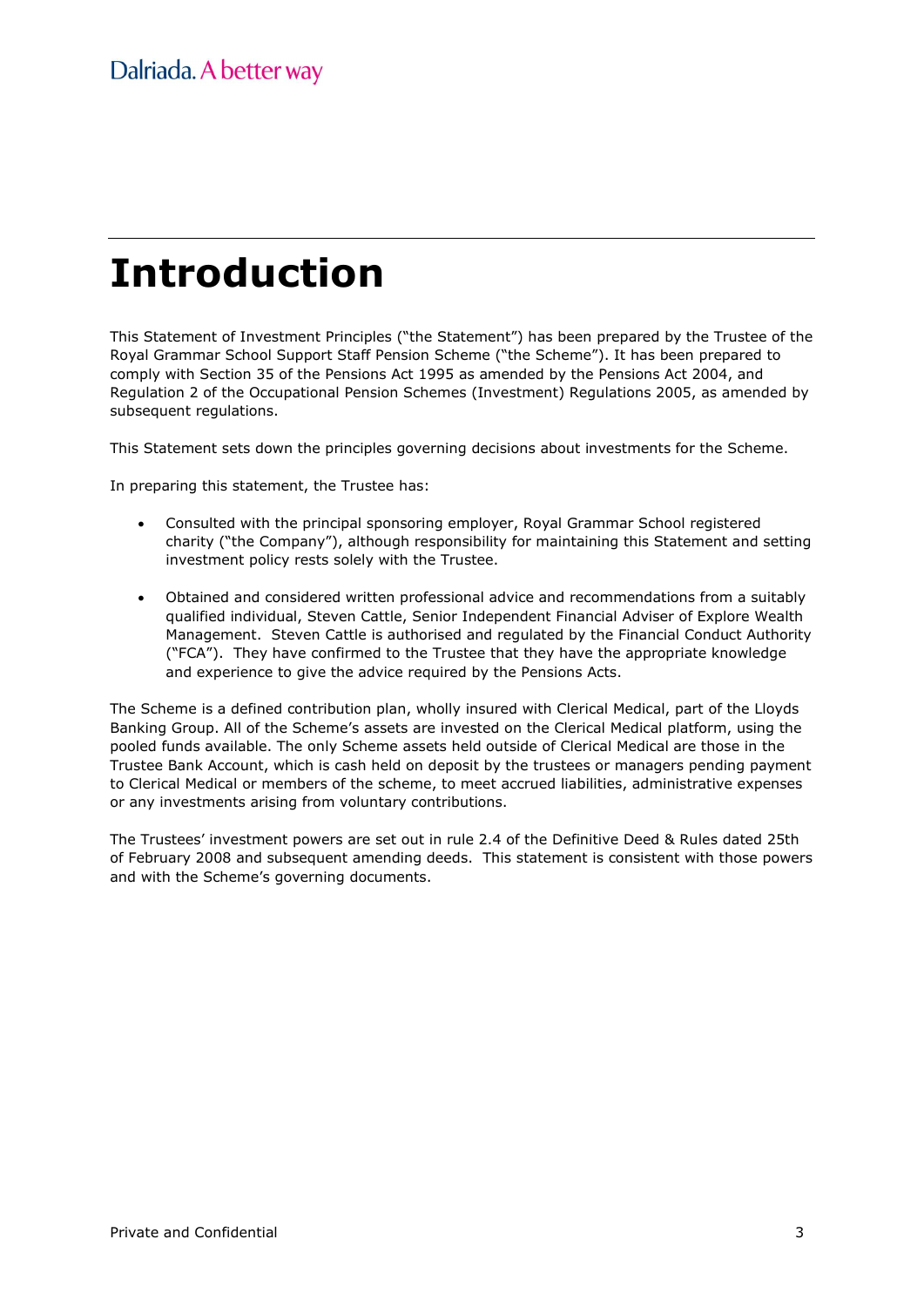# Investment Responsibilities

#### THE TRUSTEE

Under the legal documentation governing the Scheme, the power of investment is vested in the Trustee. Therefore the Trustee is responsible for the setting the investment objectives and determining the strategy to achieve those objectives. They set the overall investment target and then monitor the performance of their investment managers against the target. In doing so the Trustee considers the advice of their professional advisers, who they consider to be suitably qualified and experienced for this role.

#### DELEGATION TO FUND MANAGERS

The Trustee relies on professional investment managers for the day-to-day management of the Scheme's assets.

The Trustee uses a range of pooled funds provided by Clerical Medical. A cash account is also maintained for the purpose of managing short-term cash flow.

As a result of the limited choice available in the past the Balanced fund has been the default fund on the basis of its reasonable past performance record and its multi asset nature thus providing a mixture of asset classes for the members to invest within. Clerical Medical has recently increased the fund choices available to members of such schemes as detailed in Appendix 2.

The charges that each member incurs are dependent on the units invested in and the underlying investment fund used. Appendix 1 of this report highlights the difference in costs associated with 'Old World' and 'New World' units.

Each underlying investment fund has an Annual Management Charge (AMC) which the member would be required to meet. Those invested in 'New World' units receive a discount on these annual charges which is currently 0.55%. Appendix 2 lists the AMC's that apply for each fund.

The investment managers are authorised and regulated by the FCA and are responsible for stock selection and the exercise of voting rights.

#### CUSTODIANS

The safe-keeping of the Scheme's assets is performed by external custodians on behalf of the investment manager. The ongoing appointment of the custodians is reviewed by the investment managers from time to time.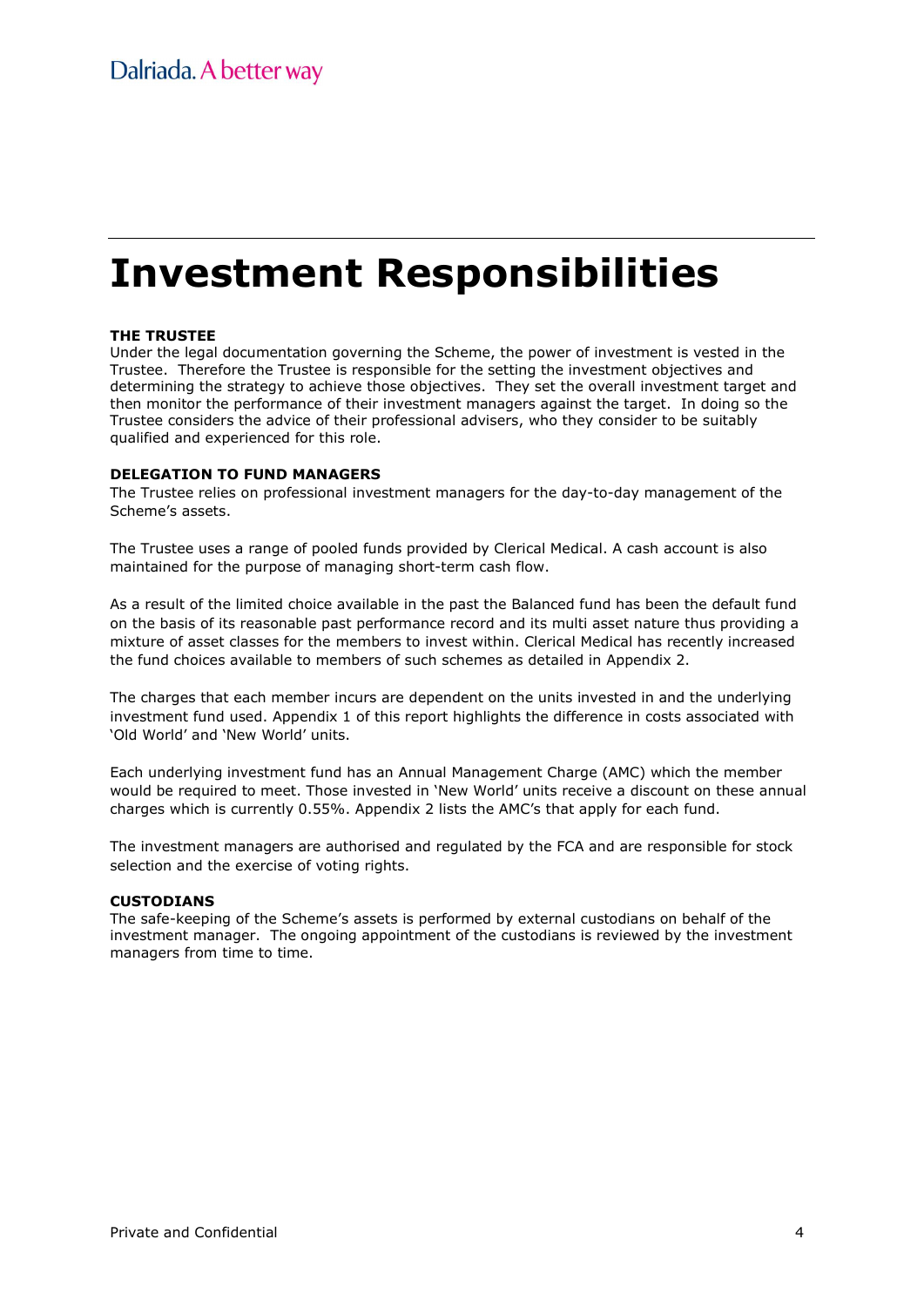## Setting the Investment Strategy

The Trustee considers the investment strategy in place and the investment products used to be appropriate for the Scheme. In formulating the strategy and deciding on the suitability of the products, the Trustee sought advice from their professional advisers. The Trustee will review their decisions from time to time with their advisers.

#### TYPES OF INVESTMENT

Full details of the investment restrictions placed on each manager (including restrictions in relation to the allocation of assets, credit limits, and the use of asset classes such as derivatives and foreign currency) are contained within the investment agreements mentioned in the previous section of this statement and in the individual products' documentation produced by the investment managers.

The Trustee has placed no additional constraints on the investment managers.

The default fund is the Balanced fund, however at outset new members are provided with a formal joining process to ascertain if the default fund is suitable for their needs. If it is deemed that they are of a lower risk nature and/or their circumstances dictate a lower risk strategy is appropriate, such as their proximity to retirement, the With Profits fund is recommended for their membership.

Additionally the option of utilising a Lifestyle strategy program is provided as well as the selfselection of a range of funds from those that are available to the members as displayed in Appendix 2.

Members are automatically switched from their existing fund to the Cash fund on attaining the normal retirement age of the scheme (65) unless they request otherwise.

The Trustee will keep the default investment strategy under review however they believe that the current fund is suitable due to its multi asset nature and as fewer retirees now are electing to purchase an annuity, it is more reflective of the longer term investment period that members are saving towards. This is the main rationale for not setting the default fund as a Lifestyle strategy i.e. to maintain investment within assets that provide the potential for growth up to the normal retirement age of the scheme. More detail about the funds currently use by the members and the expected returns of these are given in Appendix 3.

As it is the intention of the trustees to Wind Up the pension scheme and indeed has already replaced this for active members with a scheme via Aviva APTIS no changes are intended to be made to the default arrangement.

#### REALISATION OF INVESTMENTS

The Trustee's policy is to ensure that the assets invested are sufficiently realisable to enable the Trustee to meet their obligation to provide benefits as they fall due. The Trustee is satisfied that the arrangements in place conform to this policy.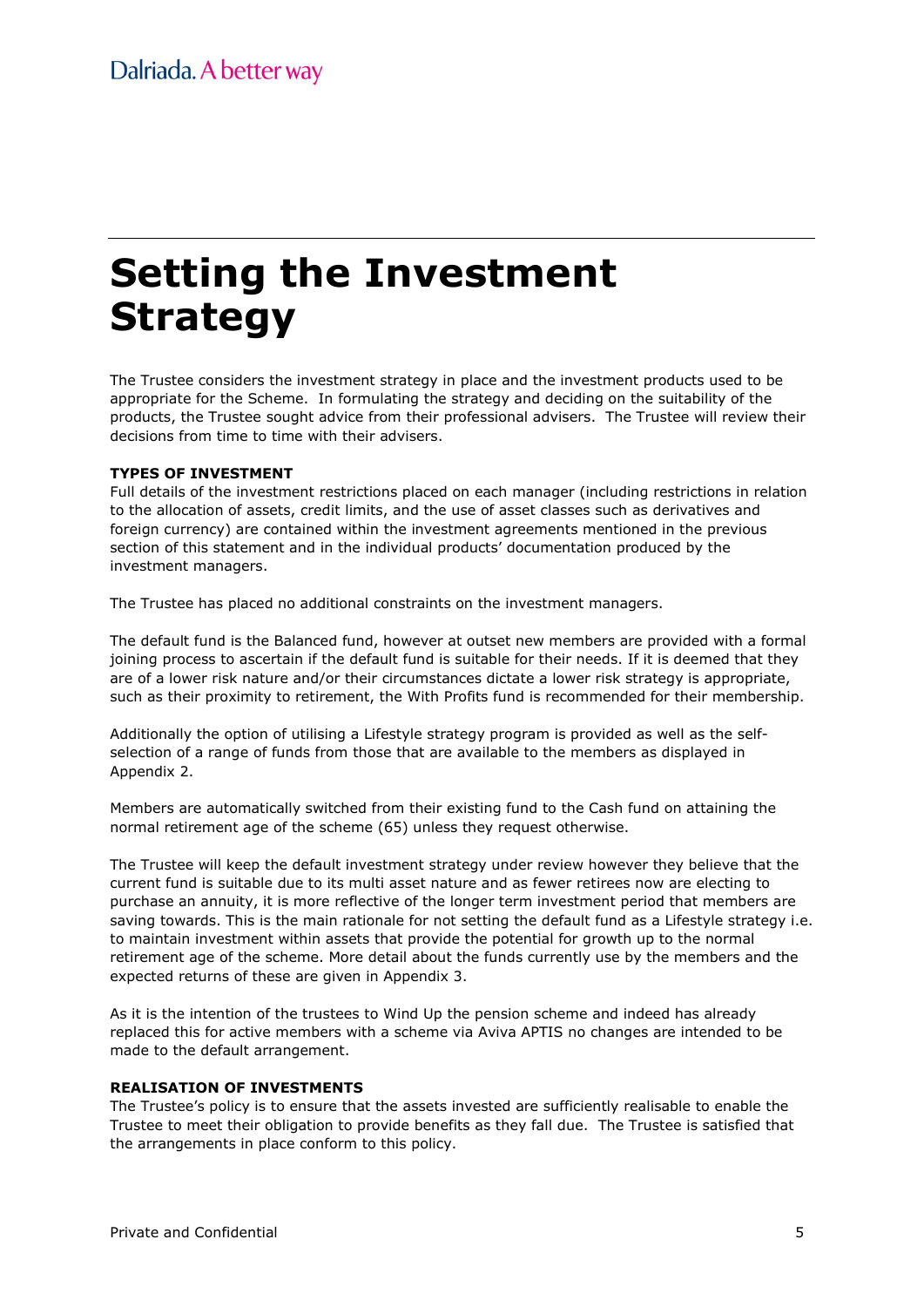#### FINANCIALLY MATERIAL CONSIDERATIONS

The Trustee has considered financially material factors such as environmental, social and governance ('ESG') issues as part of the investment process to determine a strategic asset allocation over the length of time during which the benefits are provided by the Scheme for members. It believes that financially material considerations (including climate change) are implicitly factored into the expected risk and return profile of the asset classes they are investing in.

In endeavouring to invest in the best financial interests of the beneficiaries, the Trustee has elected to invest through pooled funds. The Trustee acknowledges that it cannot directly influence the environmental, social and governance policies and practices of the companies in which the pooled funds invest. However, the Trustee does expect its fund managers and investment consultant to take account of financially material considerations when carrying out their respective roles.

The Trustee accepts that the Scheme's assets are subject to the investment manager's own policy on socially responsible investment. The Trustee will assess that this corresponds with its responsibilities to the beneficiaries of the Scheme with the help of its investment consultant.

An assessment of the ESG and responsible investment policies forms part of the manager selection process when appointing new managers and these policies are also reviewed regularly for existing managers with the help of the investment consultant. The Trustee will only invest with investment managers that are signatories for the United Nations Principles of Responsible Investment ('UN PRI') or other similarly recognised standard.

The Trustee will monitor financially material considerations through the following means:

- Obtain training where necessary on ESG considerations in order to understand fully how ESG factors including climate change could impact the Scheme and its investments;
- Use ESG ratings information provided by its investment consultant, to assess how the Scheme's investment managers take account of ESG issues; and
- Request that all of the Scheme's investment managers provide information about their ESG policies, and details of how they integrate ESG into their investment processes, via its investment consultant.

If the Trustee determines that financially material considerations have not been factored into the investment managers' process, it will take this into account on whether to select or retain an investment.

#### NON-FINANCIALLY MATERIAL CONSIDERATIONS

The Trustee has not considered non-financially material matters in the in the selection, retention and realisation of investments.

#### **STEWARDSHIP**

The Trustee's policy on the exercise of rights attaching to investments, including voting rights, is that these rights should be exercised by the investment manager on the Trustee's behalf, having regard to the best financial interests of the beneficiaries.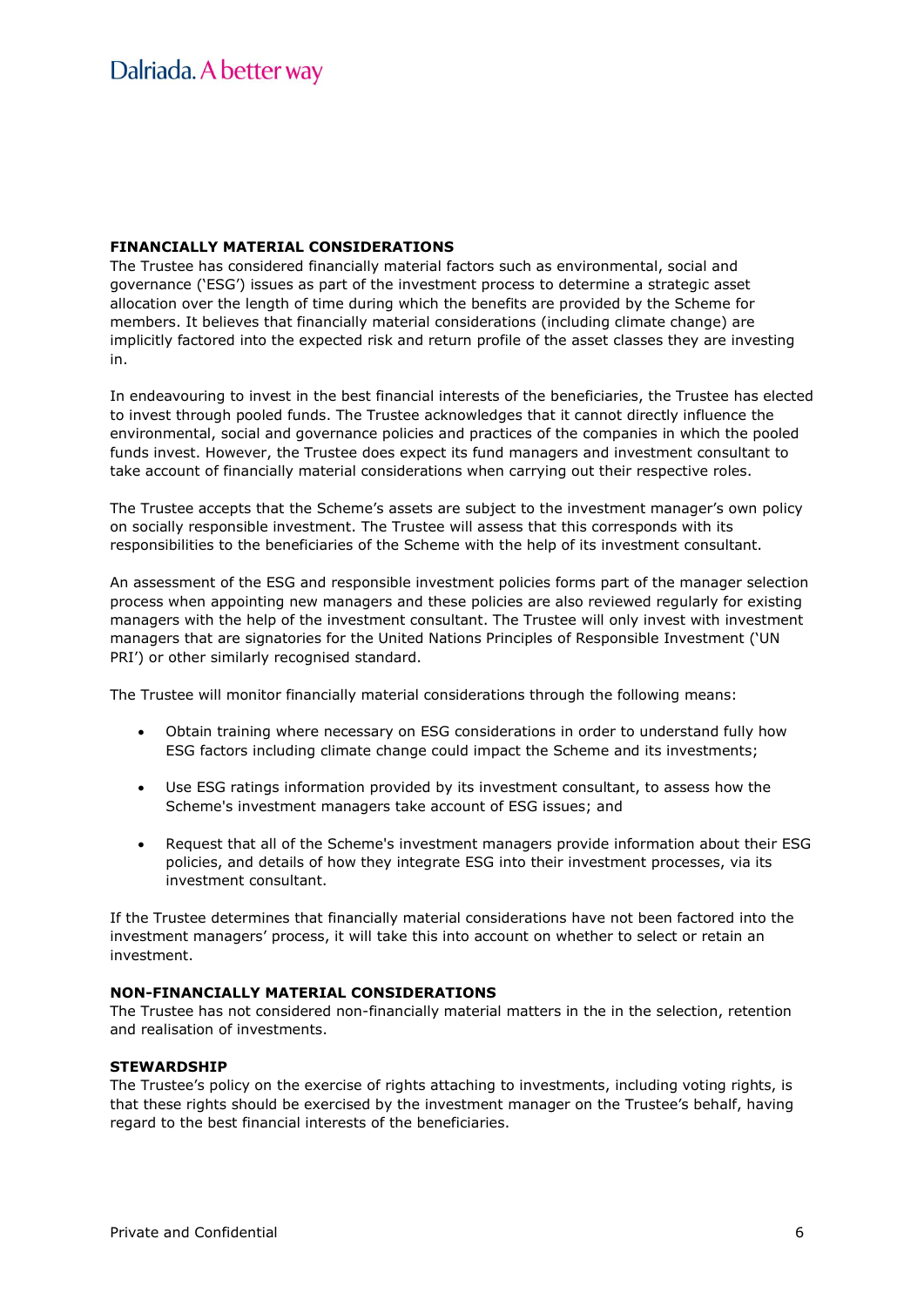The investment manager should engage with companies to take account of ESG factors in the exercise of such rights as the Trustee believes this will be beneficial to the financial interests of members over the long term. The Trustee will review the investment managers' voting policies, with the help of its investment consultant, and decide if they are appropriate.

The Trustee also expect the fund manager to engage with investee companies on the capital structure and management of conflicts of interest.

If the policies or level of engagement are not appropriate, the Trustee will engage with the investment manager, with the help of its investment consultant, to influence the investment managers' policy. If this fails, the Trustee will review the investments made with the investment manager.

The Trustee has taken into consideration the Financial Reporting Council's UK Stewardship Code and expect investment managers to adhere to this where appropriate for the investments they manage.

#### ENVIRONMENTAL, SOCIAL AND GOVERNANCE (ESG) AND CLIMATE CHANGE RISKS

There is a risk that ESG issues and climate change are not considered as part of the investment process and so may expose the portfolio to unexpected risks. This can lead to losses that may not have been factored into any expectations of future investment returns. The Trustee has considered ESG issues including climate change as part of the investment process.

#### INVESTMENT MANAGER ARRANGEMENTS

#### Incentives to align investment managers investment strategy and decisions with the trustees' policies

The Scheme invests in pooled funds and so the Trustee acknowledges the fund's investment strategy and decisions cannot be tailored to the Trustee's policies. However, the Trustee sets its investment strategy and then selects managers that best suits its strategy taking into account the fees being charged, which acts as the fund managers incentive.

The Trustee uses the fund objective/benchmark as a guide on whether its investment strategy is being followed and monitors this regularly.

#### Incentives for the investment manager to make decisions based on assessments about medium to longterm financial and nonfinancial performance of an issuer of debt or equity and to engage with issuers of debt or equity in order to improve their performance in the medium to long-term

The Trustee selects managers based on a variety of factors including investment philosophy, and process, which it believes should include assessing the long term financial and non-financial performance of the underlying company.

The Trustee also considers the managers voting and ESG policies and how it engages with the company as it believes that these can factors can improve the medium to long-term performance of the investee companies.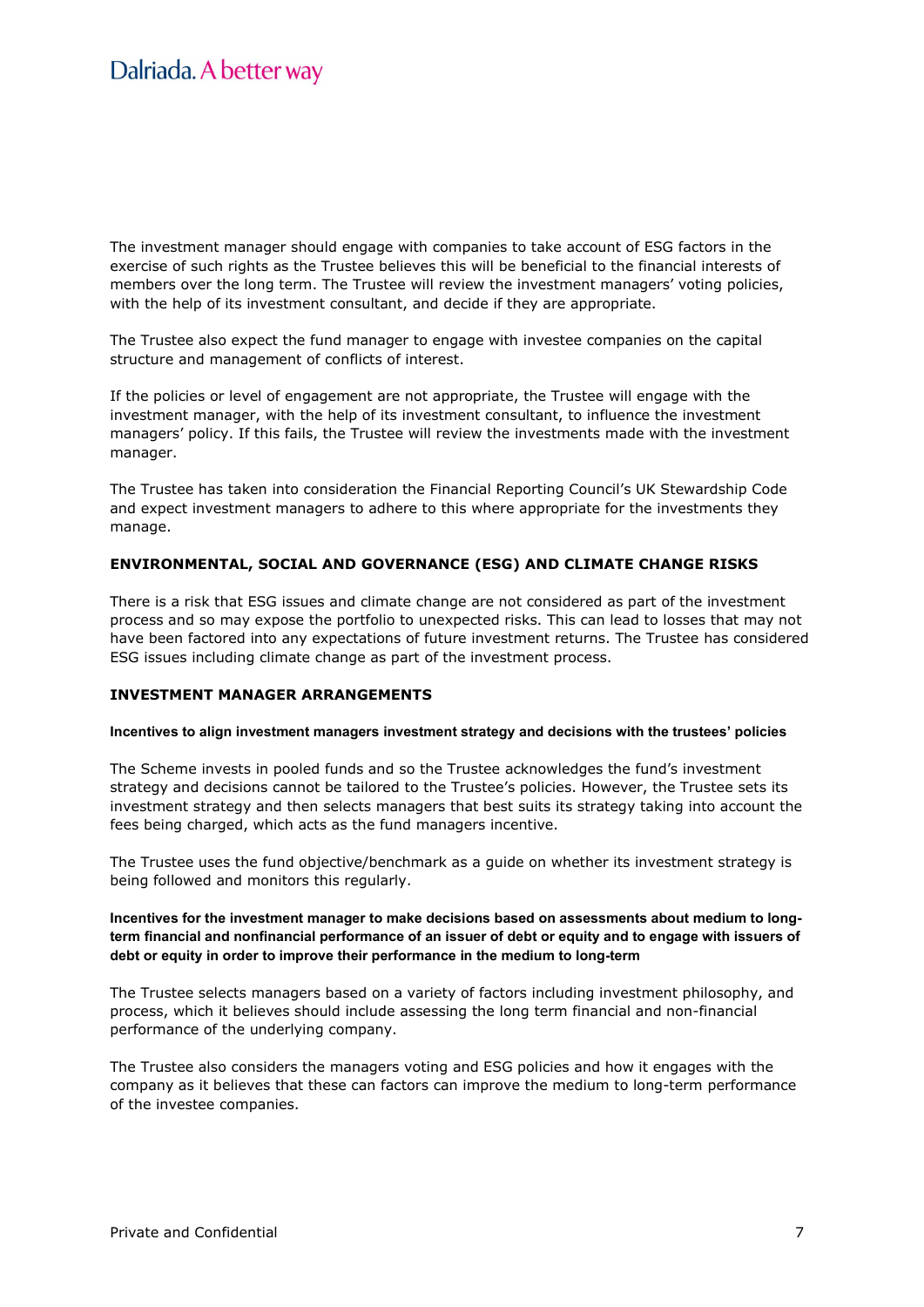The Trustee will monitor the fund managers' engagement and voting activity on an annual basis as they believe this can improve long term performance. The Trustee expects their managers to make every effort to engage with investee companies but acknowledges that their influence may be more limited in some asset classes, such as bonds, as they do not have voting rights.

The Trustee acknowledges that in the short term, these policies may not improve the returns it achieves, but do expect those companies with better financial and non-financial performance over the long term will lead to better returns for the Scheme.

The Trustee believes the annual fee paid to the fund managers incentivise them to do this.

If the Trustees feel that the fund managers are not assessing financial and non-financial performance or adequately engaging with the companies they are investing in, it will use these factors in deciding whether to retain or terminate a manager.

#### How the method (and time horizon) of the evaluation of the asset manager's performance and the remuneration for asset management services are in line with the trustees' policies

The Trustee reviews the performance of each fund [quarterly/semi-annually, annually] on a net of fees basis compared to its objective.

The Trustee assesses the performance periods of the funds over at least a 3-5 year period when looking to select or terminate a manager, unless there are reasons other than performance that need to be considered.

The fund managers' remuneration is considered as part of the manager selection process and is also monitored regularly with the help of its investment consultant to ensure it is in line with the Trustee's policies.

#### How the trustees monitor portfolio turnover costs incurred by the asset manager, and how they define and monitor targeted portfolio turnover or turnover range

The Trustee monitors the portfolio turnover costs on an annual basis.

The Trustee defines target portfolio turnover as the average turnover of the portfolio expected in the type of strategy the manager has been appointed to manager. This is monitored on an annual basis.

The Trustee has delegated the responsibility of monitoring portfolio turnover costs and target portfolio turnover to their investment consultant.

#### The duration of the arrangement with the asset manager

The Trustee plans to hold each of its investments for the long term but will keep this under review.

Changes in investment strategy or change in the view of the fund manager can lead to the duration of the arrangement being shorter than expected.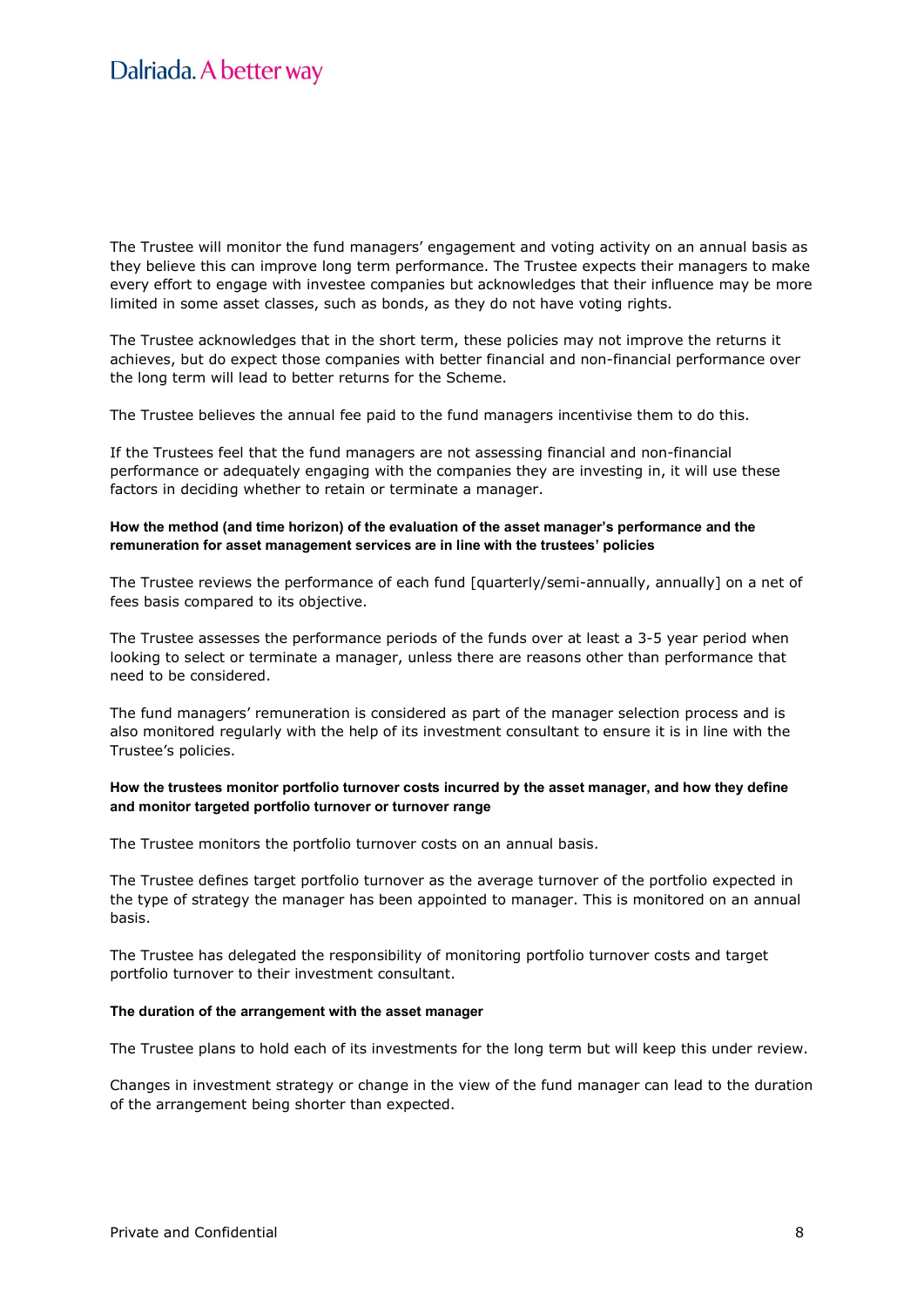### Dalriada. A better way

#### ADDITIONAL VOLUNTARY CONTRIBUTIONS

The Scheme has available facilities to allow contribution into any of the same funds for members who wish to contribute to enhance their retirement benefits. The Trustee believes these to be appropriate facilities for this purpose but note that the decisions on the level of contributions paid and the funds used rest entirely with the members.

The AVC arrangement will be reviewed from time to time to ensure that the arrangement remains suitable for members.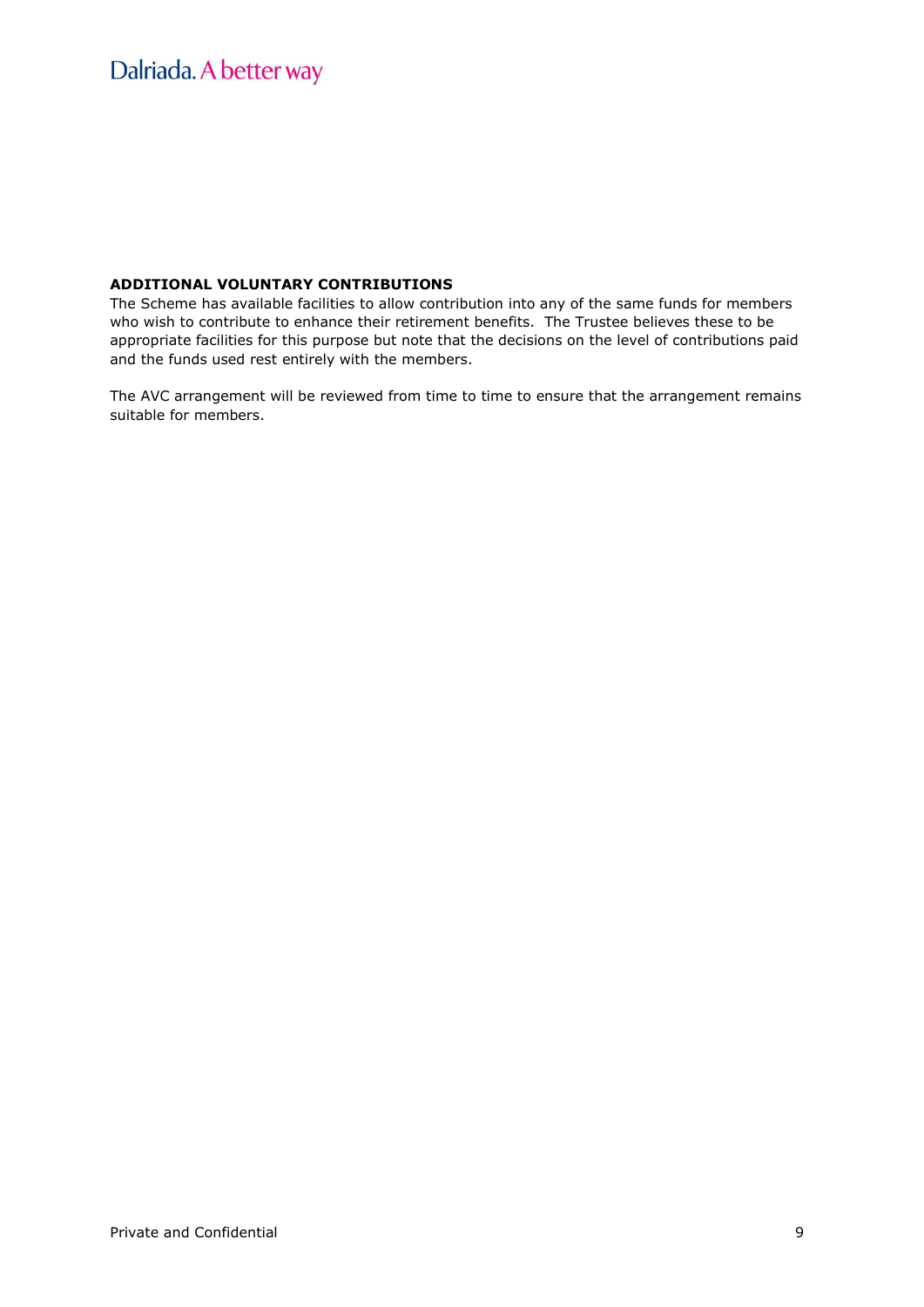### Risk Management & Risk Measurement

The Trustee is satisfied that their investment managers are prudent and professional in their general approach to investment. The investment products used involve holding units in pooled funds that maintain diversified portfolios of underlying assets (e.g. shares, bonds, and other financial instruments). This reduces the risk to the Scheme and members of investing in any specific individual asset. The predominant use of passive funds also removes most of the risk involved in a purely active investment strategy.

The Trustee considers the Balanced fund to be a suitable compromise between the risk that members' funds are invested in assets that could fall in value but also provide potential for a positive investment return as they approach retirement age.

The switching of the assets as the members approach normal retirement date to cash reduces the risk that members may suffer at retirement from significant market fluctuations however this is only at age 65 so does not gradually reduce risk as retirement approaches as with a life styling option. This option is available however to members if they so wish.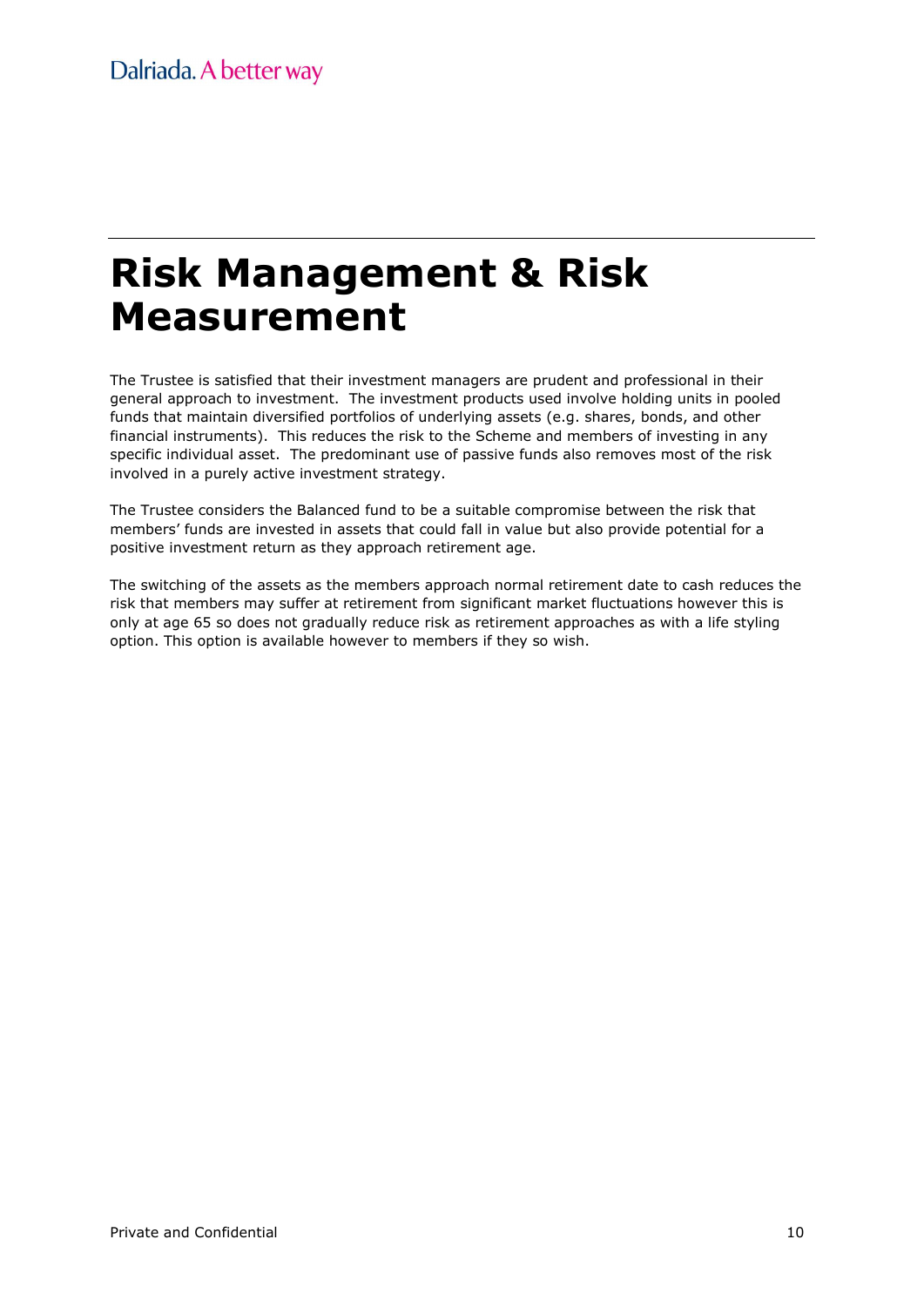# **Compliance**

The Trustee confirms that they have received and considered written advice from Stephen Sumner of Explore Wealth Management on the establishment and implementation of their investment strategy.

The Trustee confirms that they have consulted with the Company regarding their strategy.

The Trustee will formally review this statement as and when required, and at least every three years, with the assistance of their advisers. A copy of this statement and any subsequent amendments will be made available to the Company, the investment managers, the Scheme auditor and the Scheme members upon request.

This statement has been agreed by the Trustee on 18<sup>th</sup> September 2020.

Signed by two authorised signatories:

Name Signature …………………………………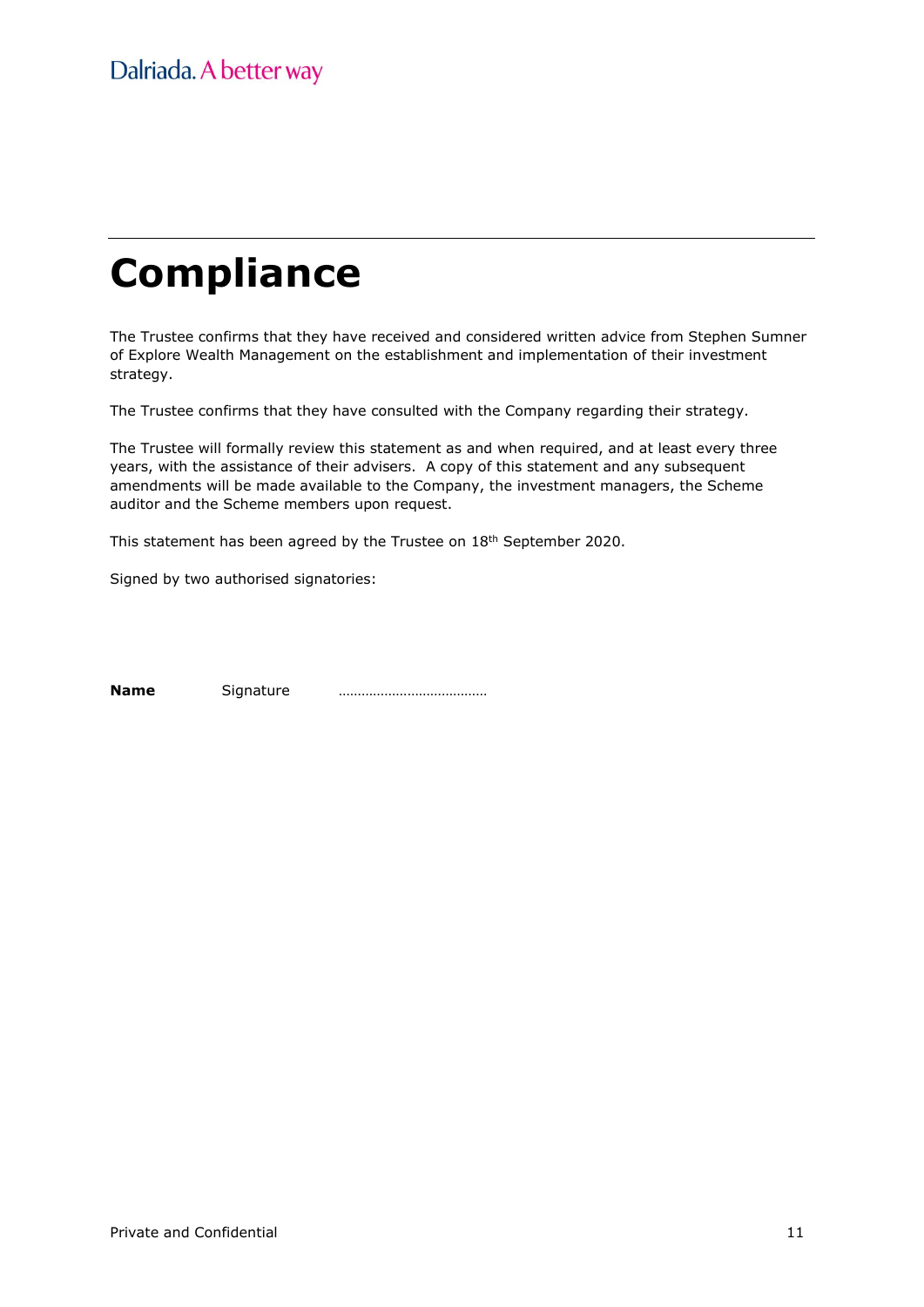## Appendix 1

FEES

The fee arrangements for the investment managers are summarised below:

There are two charging structures for the scheme.

'Old World' units

These are charges incurred by contributions made to the scheme up to the 31st August 2004. The only charge that remains now is a 1% per annum Annual Management Charge (AMC). Bid/Offer spreads, monthly fees, allocation rates and early exit penalties were all removed in January 2017.

'New World' units

These are charges incurred by contributions made to the scheme after the 31st August 2004. The only charge is a 0.45% per annum Annual Management Charge (AMC) which is provided by way of a reduction of 0.55% from the standard 1% Annual Management Charge.

With Profits funds

The returns of the With Profits funds are provided after any charges. So, as the current bonus rate is just 0.1% this is after all charges rather than the above AMC's further reducing this. Those members with the 4% and 2% guaranteed rate of return With profits receive this return after the charges.

#### Adviser fees

The Trustee has appointed Steven Cattle of Explore Wealth Management Ltd as their investment consultant. Explore Wealth Management Ltd is remunerated on a fixed annual fee basis of £4,000 per annum however this is to reduce to £2,500 per annum from August 2020 due to the reduction in work from using APTIS as an Auto Enrolment compliant scheme.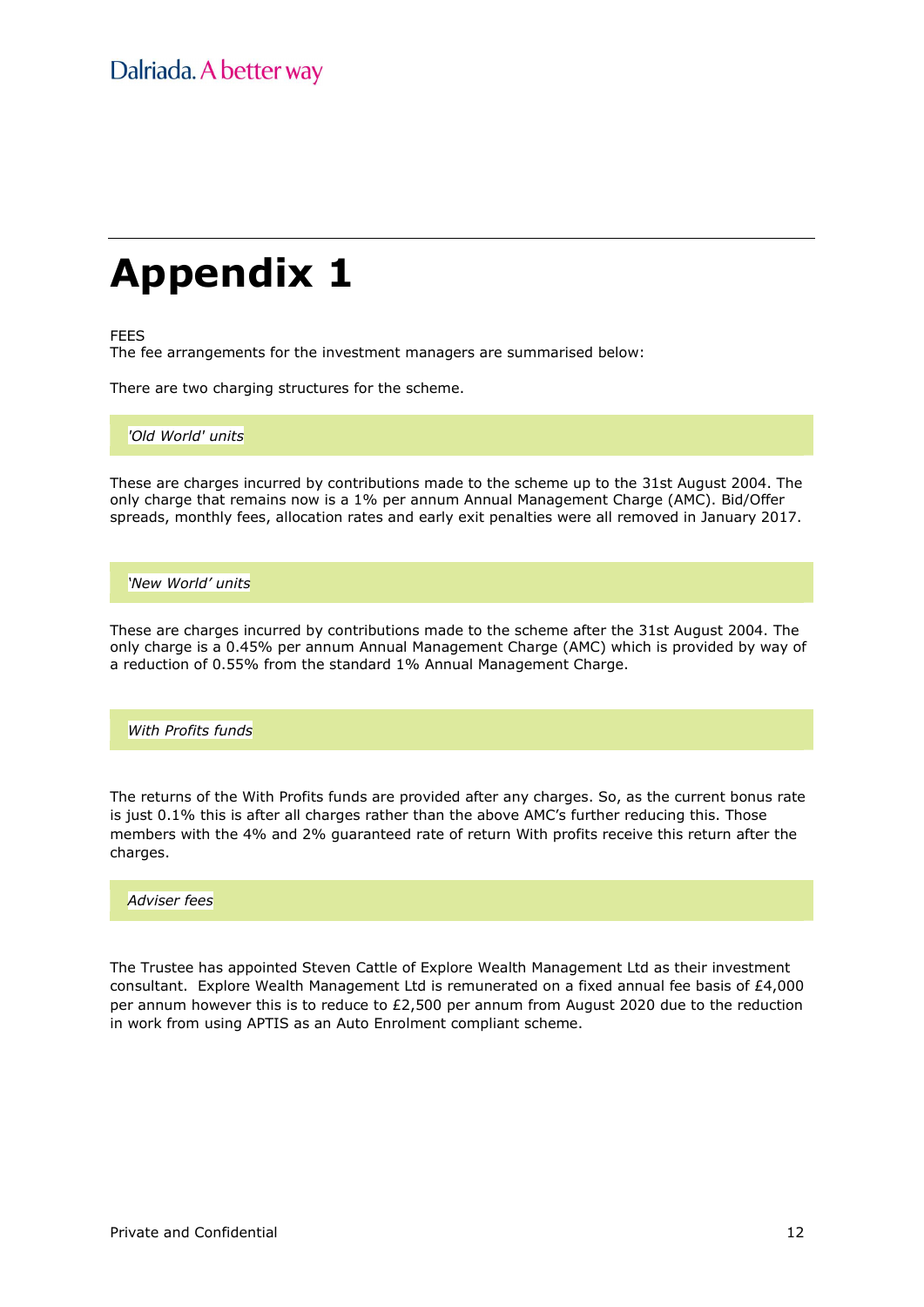# Appendix 2

The table below shows the annual management charges for the funds available for the members. The total cost to the member would depend on the unit type, i.e. are they invested via 'Old World' or 'New World' units. If 'Old World' the cost is as shown, if 'New World' a 0.55% discount is applied to the figure shown.

e.g. If a member is invested in the Clerical Medical Dynamic Return fund within 'Old World' units the AMC is 1.75% therefore this is the annual cost the member would pay for these units. If invested in the same fund but in 'New World' units, the cost is the AMC of 1.75% - the discount of 0.55% therefore the cost to the member is 1.2%.

| <b>Fund Name</b>                              | AMC%         |
|-----------------------------------------------|--------------|
| <b>Clerical Medical Adventurous</b>           | 1            |
| <b>Clerical Medical Balanced</b>              | 1            |
| Clerical Medical Balanced Fund of Funds       | 1.75         |
| <b>Clerical Medical Cash</b>                  | 1            |
| <b>Clerical Medical Cautious</b>              | $\mathbf{1}$ |
| Clerical Medical Dynamic Return               | 1.75         |
| Clerical Medical UK Equity Income (Acc)       | $\mathbf{1}$ |
| <b>Clerical Medical Ethical</b>               | 1            |
| Clerical Medical European                     | 1            |
| Clerical Medical Far Eastern                  | 1            |
| Clerical Medical Gilt & Fixed Interest        | 1            |
| Clerical Medical Global Equity Tracker        | 1            |
| <b>Clerical Medical Halifax</b>               | $\mathbf{1}$ |
| Clerical Medical UK Index Linked Gilt         | $\mathbf{1}$ |
| Clerical Medical International Growth         | 1            |
| Clerical Medical Japanese                     | 1            |
| Clerical Medical Non Equity                   | 1            |
| Clerical Medical North American               | 1            |
| Clerical Medical UK Property                  | 1            |
| <b>Clerical Medical Retirement Protection</b> | $\mathbf{1}$ |
| Clerical Medical Target Return                | 1.75         |
| Clerical Medical UK Growth                    | 1            |
| Clerical Medical UK Equity Fund of Funds      | 1.75         |
| Clerical Medical UK Equity Tracker            | 1            |
| <b>Clerical Medical Smaller Companies</b>     | 1            |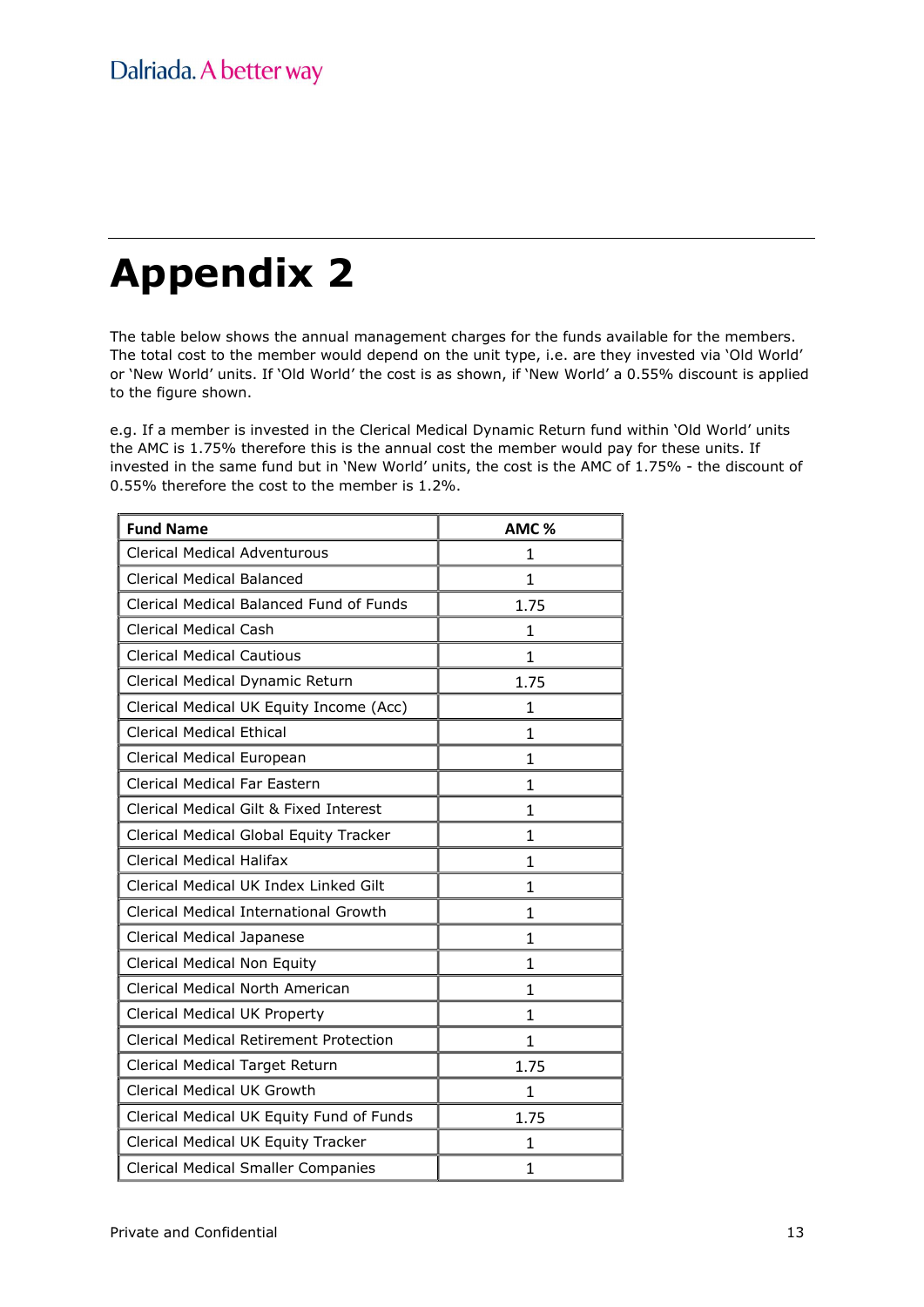### Dalriada. A better way

| Clerical Medical With-Profits (Regular   | 1.3          |
|------------------------------------------|--------------|
| Clerical Medical With-Profits (Single)   | 1.3          |
| CM Blackrock Corporate Bond All Stock    | 1            |
| CM Blackrock Over 15 Year Gilt           | 1            |
| CM Blackrock Over 5 Year Gilt            | 1            |
| CM Blackrock UK Equity                   | $\mathbf{1}$ |
| CM Blackrock World (Ex UK)               | $\mathbf{1}$ |
| CM Fidelity Defensive Managed            | 1.75         |
| CM Fidelity MoneyBuilder Growth          | 1.75         |
| CM Fidelity MoneyBuilder Income          | 1.6          |
| CM Fidelity Worldwide Special Situations | 2.1          |
| CM Invesco Perpetual Distribution        | 1.85         |
| CM Invesco Perpetual Global Bond         | 1.65         |
| CM Invesco Perpetual High Income         | 1.8          |
| CM Boston Company US Opportunities       | 1.35         |
| CM Newton Multi-Asset Balanced           | 1.25         |
| CM Newton Continental European           | 1.35         |
| CM Newton UK Income                      | 1.4          |
| CM Newton UK Equity                      | 1.35         |
| CM Newton International Bond             | 1.4          |
| CM Newton Global Equity                  | 1.35         |
| CM Newton Multi-Asset Growth             | 1.25         |
| CM Newton Multi-Asset Diversified Return | 1.85         |
| CM Schroder Corporate Bond               | 1.6          |
| CM Schroder Gilt & Fixed Interest        | $\mathbf{1}$ |
| CM Schroder Global Equity                | 1.35         |
| CM Schroder Managed Balanced             | 1.45         |
| CM Schroder Monthly High Income          | 1.3          |
| CM Schroder UK Mid 250                   | 1.6          |
| CM UBS Global Allocation                 | 1.85         |
| CM UBS Global Growth                     | 1.25         |
| CM UBS UK Opportunities                  | 1.25         |
| CM UK Smaller Companies                  | 1.25         |
| CM UBS US Equity                         | 1.25         |
| <b>CM Veritas Asian</b>                  | 1.5          |

Note all 6 Life Style strategies have an Annual Management Charge of 1% per annum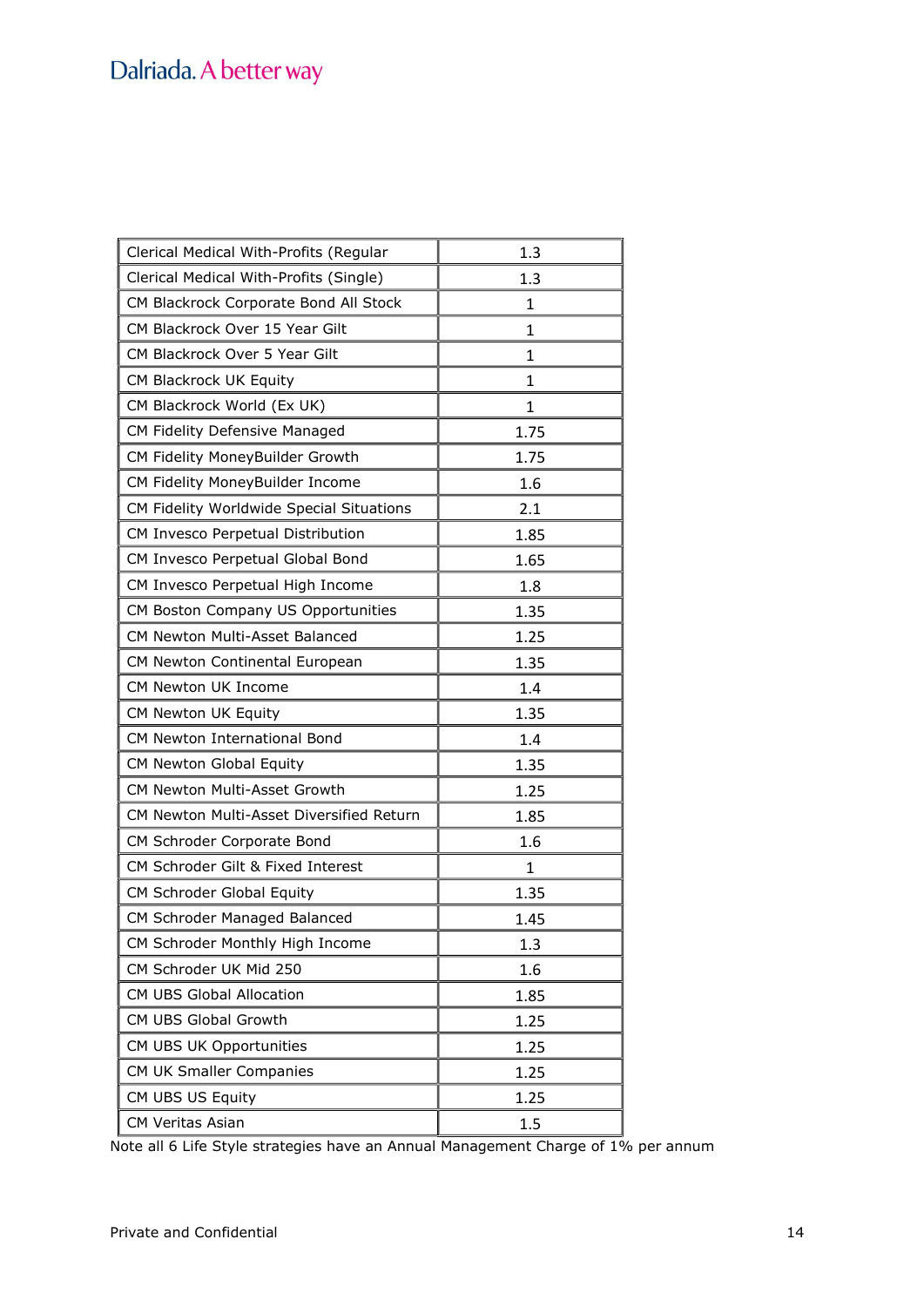# Appendix 3

The table below summarises the detail of the funds currently being used by members of the scheme.

| <b>Fund name</b>                           | <b>Asset Class</b>                               | <b>Manager</b>                             | <b>FE crown</b><br>rating | <b>Additional Information</b>                                                                                                                                                                                                      |
|--------------------------------------------|--------------------------------------------------|--------------------------------------------|---------------------------|------------------------------------------------------------------------------------------------------------------------------------------------------------------------------------------------------------------------------------|
| UK Growth                                  | <b>UK Equity</b>                                 | Quantitative<br>Investment<br>Team         | 2 out of 5                | The fund aims to achieve long term capital<br>growth by investing in UK companies.                                                                                                                                                 |
| Balanced                                   | Multi Asset<br>fund                              | Mark Henzell<br>& Matthew<br><b>Davies</b> | 2 out of 5                | The fund aims to achieve long term capital<br>growth by gaining exposure predominately to UK<br>and overseas equities with flexibility to gain a<br>minority exposure to commercial property and<br>fixed interest stocks.         |
| <b>UK Property</b>                         | Property                                         | Mark Henzell<br>& Matthew<br><b>Davies</b> | <b>None</b><br>available  | The fund aims to achieve long term capital<br>growth by investing mainly in UK properties,<br>generally of a large commercial nature. Currently<br>suspended for withdrawals as with the majority<br>of Commercial property funds. |
| <b>Balanced</b><br>Fund of<br><b>Funds</b> | Multi Asset<br>fund (no<br>equity<br>investment) | <b>Steve</b><br>Waddington                 | 1 out of 5                | The fund aims to achieve long term capital<br>growth. The policy of the fund is to gain exposure<br>to a wide range of asset classes by investing in<br>other pooled funds.                                                        |
| Cash                                       | Money<br>Market                                  | Money<br>Market Team                       | 3 out of 5                | The fund invests in deposits within the Lloyds<br>Banking Group.                                                                                                                                                                   |

Note - FE Crown Fund Ratings are quantitative ratings ranging from one to five designed to help investors identify funds which have displayed superior performance in terms of stock picking, consistency and risk control.

The other main fund used within the scheme historically is the With Profits fund. This fund has in the past been recommended to members who exhibit a low risk attitude and/or who are near to normal retirement age.